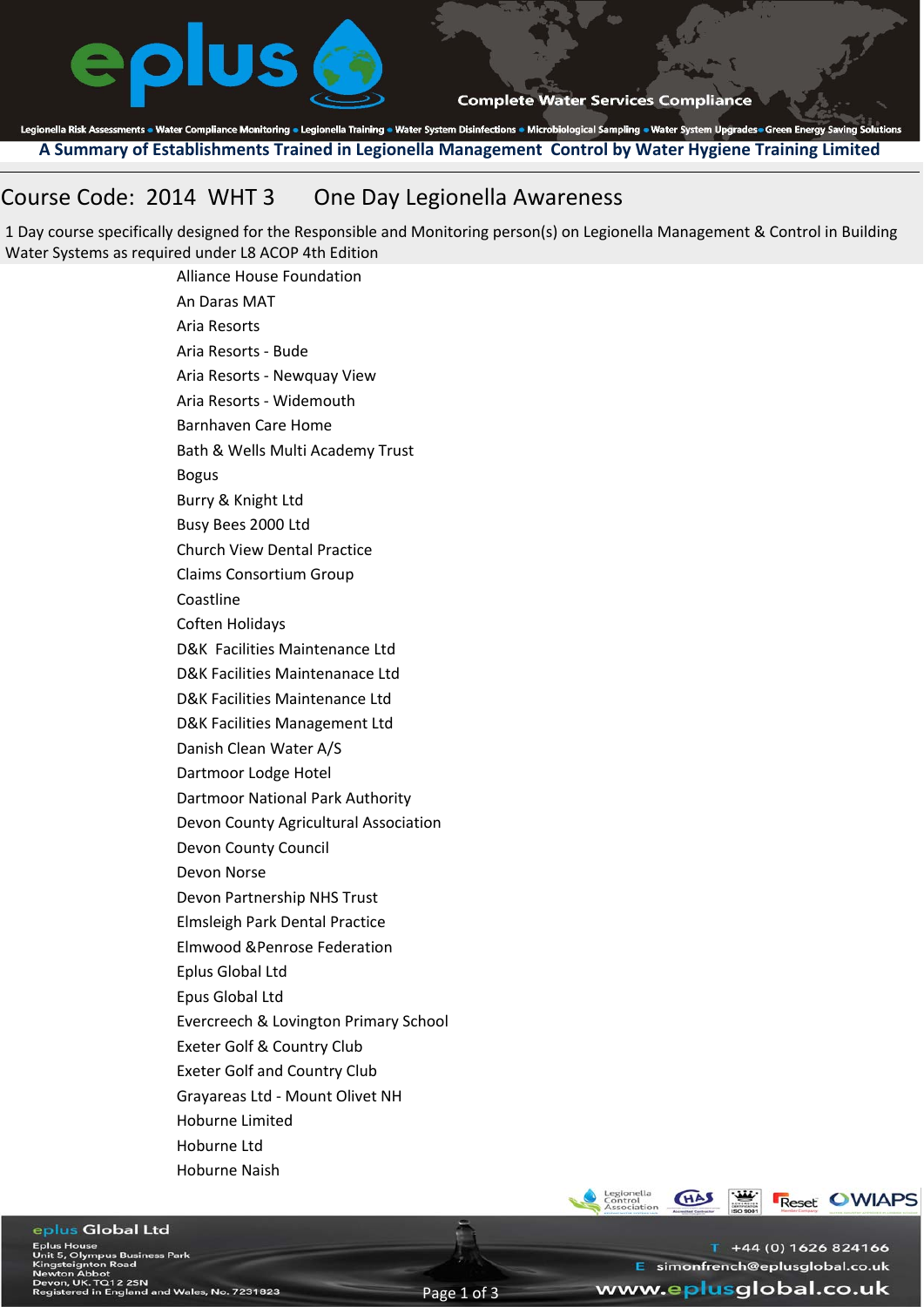

**Complete Water Services Compliance** 

Legionella Risk Assessments . Water Compliance Monitoring . Legionella Training . Water System Disinfections . Microbiological Sampling . Water System Upgrades . Green Energy Saving Solutions

**A Summary of Establishments Trained in Legionella Management Control by Water Hygiene Training Limited**

Honiton Community Complex

- Hospicecare Hospiscare
- Ilsham Valley Nursing Home
- Ipplepen Primary School
- J Bailey & Sons Ltd
- Langley Marish United Charities
- LED Community Leisure
- M F Electrical
- Marldon/Ipplepen Primary School
- May House Dental Practice
- Meadowside Charity Residential Home
- Michaelmores LLP
- Newperran Holiday Resort
- Newton Abbot Recreational Trust
- North Devon Council
- Oakfield Academy
- Okehampton Linked Charity
- Palm Water Solutions Ltd
- Property Consortium UK Ltd
- Re‐Cognition Health
- ReNeuron Ltd
- Retallack Resoret & Spa
- Retallack Resort & Spa
- RNLI
- Rode & Norton St Philip School Federation
- SCC ‐ Property Maintenance
- Sherwoods
- Sidmouth Hospicare Trust
- Somerset Care
- South Devon Rural
- South West Holiday Parks
- Southwest Holiday Parks
- Spicer Road Dental Practice
- St Johns First School
- St Pauls Dental Practice
- Staddon Heights Golf Course
- Stallcombe House
- Tavistock Church School Federation
- Teignbridge District Council
- Teignmouth Town Council

**CHAS** 

**Reset OWIAPS**